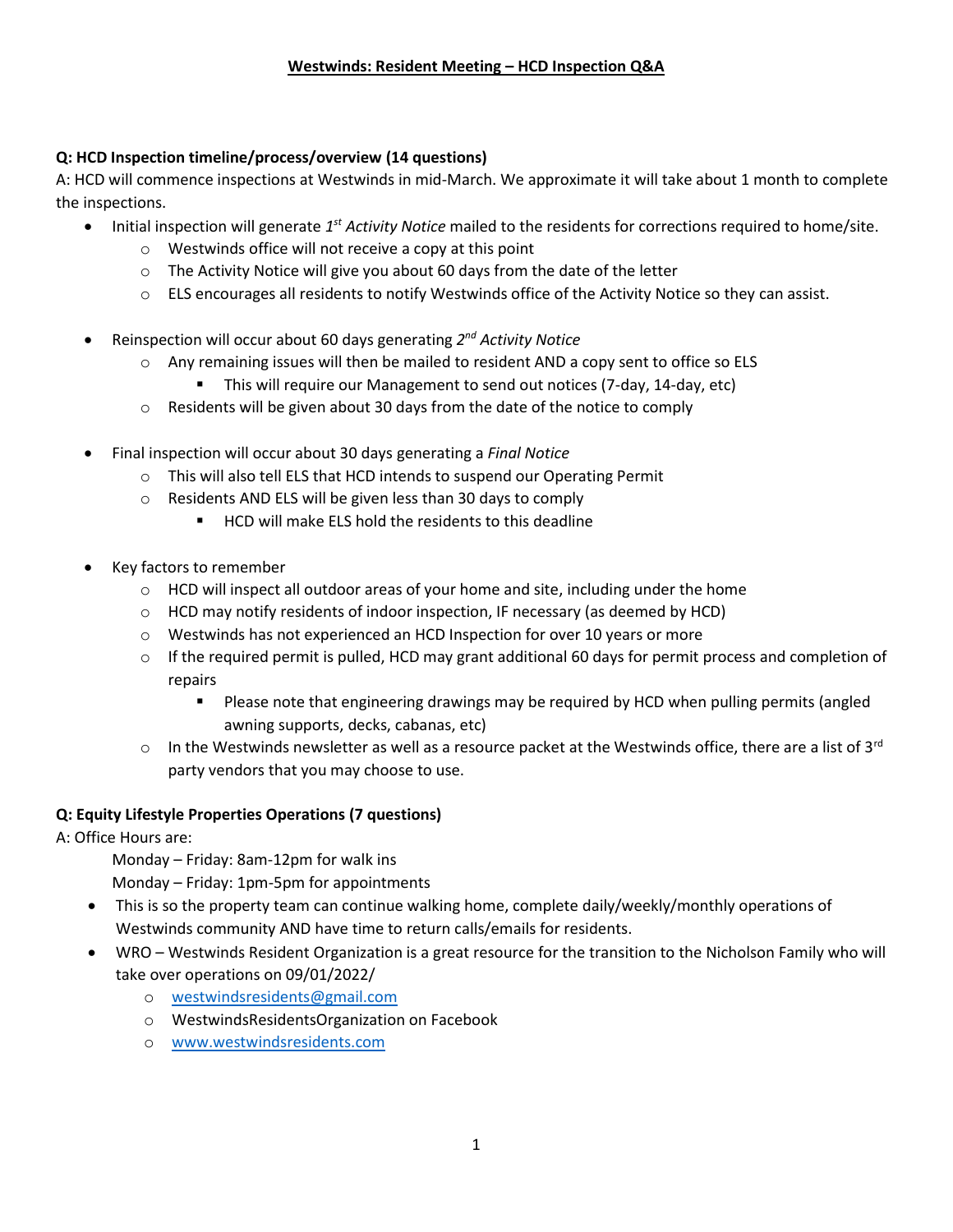### **Westwinds: Resident Meeting – HCD Inspection Q&A**

#### **Q: What will ELS be responsible for (6 questions)**

A: The following are items that ELS will correct – please look at your Rules & Regulations

- Gas Meter Stands
- Bollards to protect utility
- Perimeter Fence
- Driveway (up to stairs)
- Community Sidewalk in common areas
	- o Walkways (cement, pavers, etc) within site will be resident responsibility
- Community Trees
	- o All trees and landscaping on your site is the homeowner's responsibility

## **Q: Awning/Supports/Base (3 questions)**

A: ELS is attempting to purchase a bulk of awning supports so that we may have them on hand for residents to purchase at our cost.

- Engineering plan required for permit applications for new awnings and extended posts.
	- o Please check with HCD as certain supports require engineering drawings
- Any attachment to awning structure that is not metal may be cited as they are considered "combustible"
- Dents, loose supports and supports that were now anchored were all cited at another San Jose community

## **Q: Deck Enclosures – cabanas (8 questions)**

A: Cabanas are any porches that have been enclosed

- HCD will have records of permits, IF they were pulled at the time the decks were enclosed
	- $\circ$  Permits should be pulled from HCD not the city or county, as we are governed by HCD
- Even if you purchased the home with an enclosed porch/deck, HCD required current homeowner to pull permit and bring up to HCD standards
- If you are cited by HCD for cabanas (i.e. enclosed porch/deck), they will also let you know what needs to be corrected
	- o Permit
	- o Adding windows
	- o Changing roofing type
	- o Adding doors, stairs, etc

### **Q: Shed (8 questions)**

A: Any shed made from "combustible" material will be required to have 3' space from lot line.

- Depending on 6' surroundings, the shed may also need to have 6' clearance
- HCD has not inspected inside the sheds
- All items must be stored inside the shed or off site if it does not fit in the shed
	- o Your yard should only have outdoor furniture, bbq and the like.
	- $\circ$  Storing of personal items around your yard has been cited by HCD (bricks, mulch, tools, etc)

# **Q: "Rubbish" (4 questions)**

A: Westinds will coordinate some dumpsters for "clean up day" early this year to assist the residents

- Date and location TBD
- Animal feces on your yard should be cleaned, even if it was not left by your pet
- City of San Jose can pick up larger items if resdients call and inquire